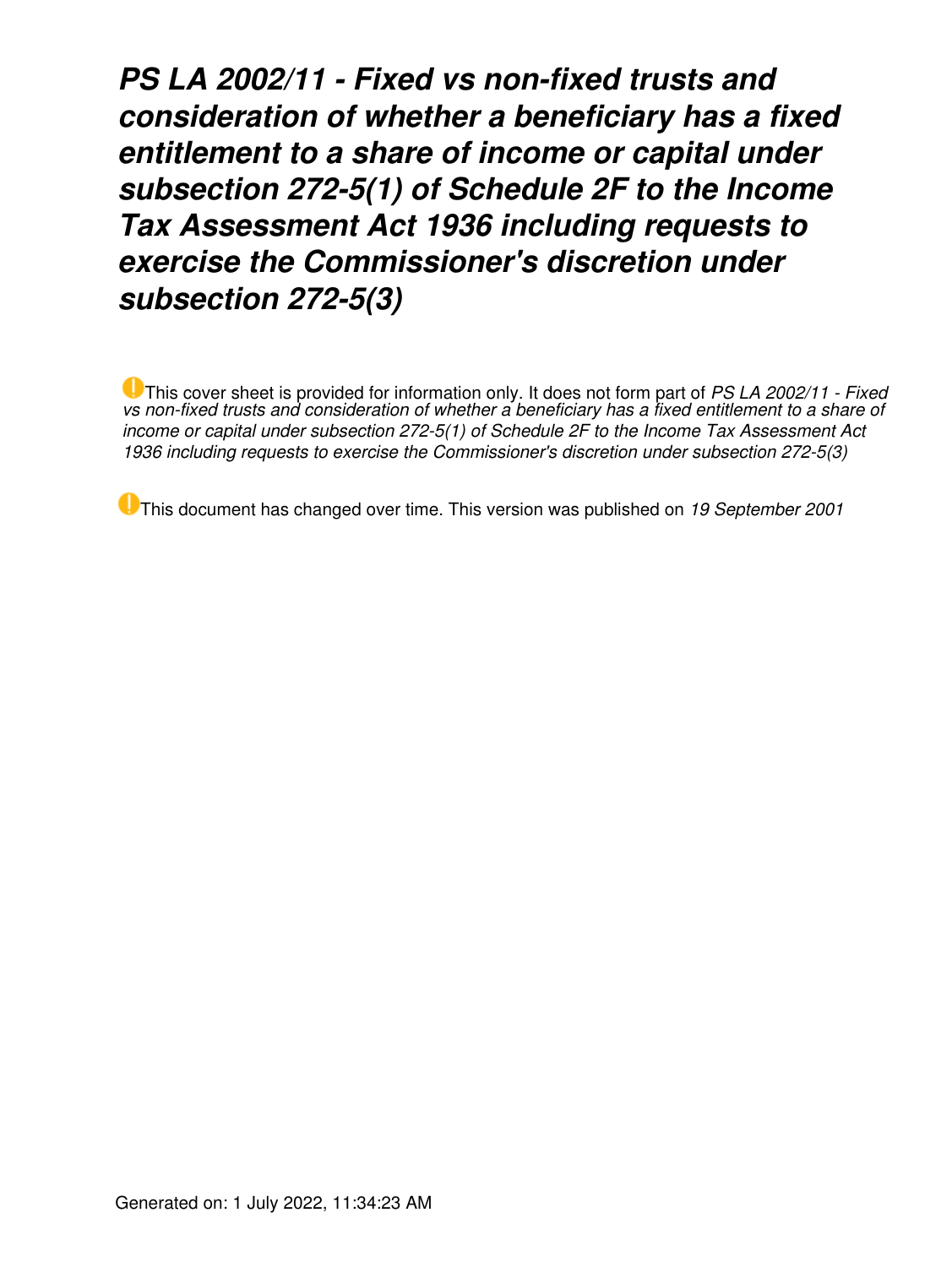

#### **FOI status: may be released**

*This Practice Statement is issued under the authority of the Commissioner and must be read in conjunction with Law Administration Practice Statement PS LA 1998/1. It must be followed by ATO officers unless doing so creates unintended consequences. Where this occurs ATO officers must follow their Business Line's escalation process.* 

| <b>SUBJECT:</b> | Fixed vs non-fixed trusts and consideration of whether a beneficiary<br>has a fixed entitlement to a share of income or capital under<br>subsection 272-5(1) of Schedule 2F to the <i>Income Tax Assessment Act</i><br>1936 including requests to exercise the Commissioner's discretion<br>under subsection $272-5(3)$ |
|-----------------|-------------------------------------------------------------------------------------------------------------------------------------------------------------------------------------------------------------------------------------------------------------------------------------------------------------------------|
| <b>PURPOSE:</b> | To advise that all requests for advice involving the consideration of<br>whether fixed entitlements exist under section 272-5 or whether a<br>trust is a fixed trust must be forwarded to the Losses Centre of<br><b>Expertise</b>                                                                                      |

### **STATEMENT**

- 1. The Losses Centre of Expertise has responsibility for administering Schedule 2F to the *Income Tax Assessment Act 1936* ('ITAA 1936') - the Trust Loss measures including the consideration of whether a beneficiary has a fixed entitlement to a share of the income and/or capital of a trust under subsection 272-5(1) and the exercise of the discretion under subsection 272-5(3).
- 2. As it is essential that all references to the provisions of the Trust Loss measures are interpreted and applied consistently by the Commissioner in the various legislative contexts, all requests for advice received in respect of persons having fixed entitlements to income and/or capital of a trust under subsection 272-5(1) and/or exercise of the discretion under subsection 272-5(3) must be directed to the Losses Centre of Expertise. This includes all requests for advice received as to whether a trust is a fixed trust or a non-fixed trust where reference is made to the definitions in the Trust Loss measures (sections 272-65 and 272-70 respectively)*.* Attachment A lists legislative references where the terms 'fixed entitlements'/'fixed trust' need to be considered under the Trust Loss measures.

## **EXPLANATION**

3. The Trust Loss measures were introduced to restrict the recoupment of prior year and current year losses and debt deductions of trusts in order to prevent the transfer of the tax benefit of those losses or deductions. The Losses Centre of Expertise has the responsibility for administering all of the Trust Loss measures*.*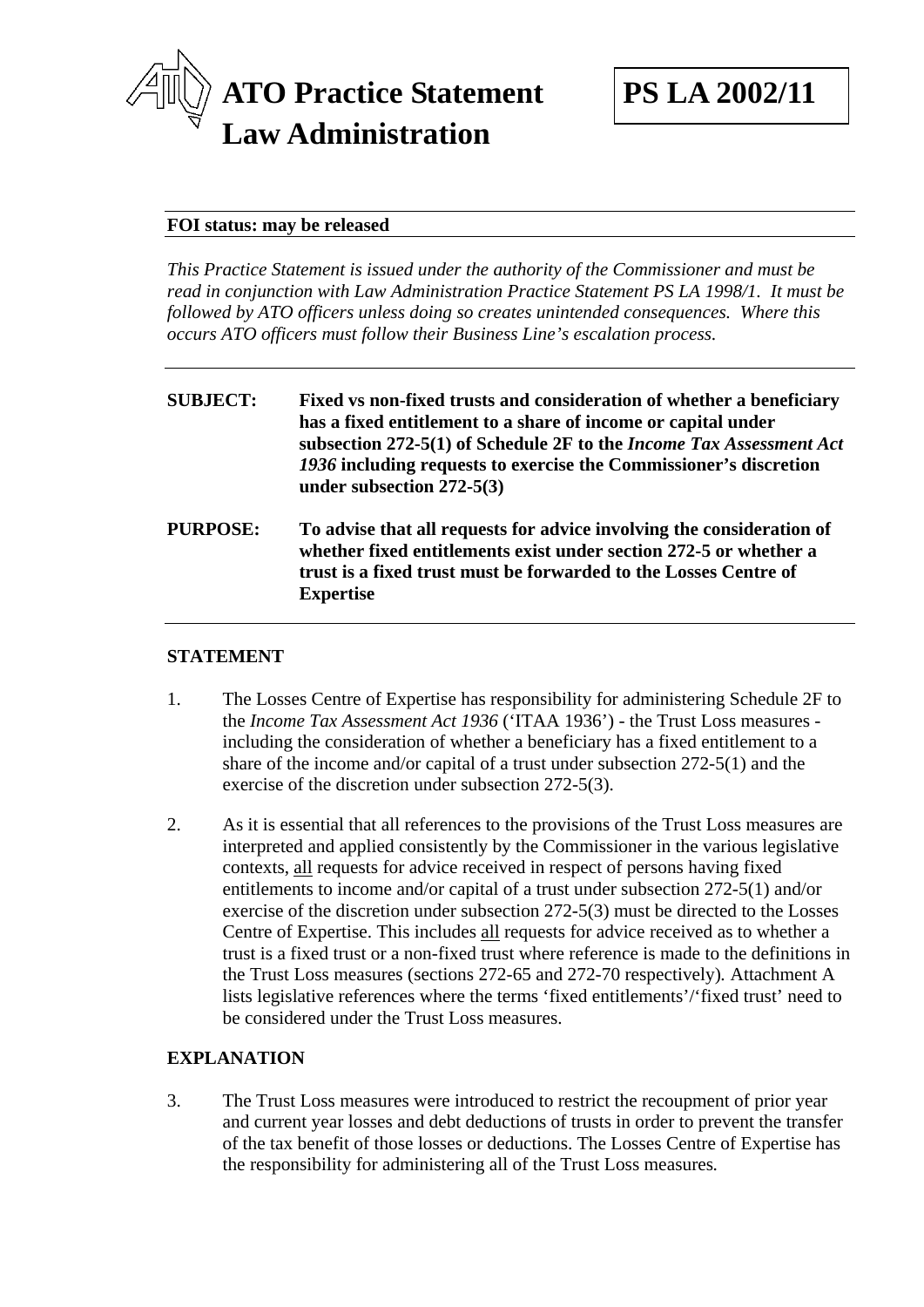- 4. In order to determine whether a trust is a fixed trust, it must be established that persons have fixed entitlements to all of the income and capital of the trust (section 272-65). Subsection 272-5(1) provides that for a person to have a fixed entitlement to the income or capital of a trust, the person must have a vested and indefeasible interest in a share of the respective income or capital of the trust. If a person does not have vested and indefeasible interests in the income and/or capital of the trust, the Commissioner may exercise a discretion under subsection 272-5(3) that a person does have a fixed entitlement.
- 5. Consideration of whether a beneficiary has a fixed entitlement to income and/or capital of a trust and the exercise of the discretion was originally designed only for purposes of the operation of the Trust Loss measures*.* However, since the introduction of the Trust Loss measures, the requirement of persons to have fixed entitlements to income and/or capital has also been incorporated in other tax legislation (for example, the 'ultimate beneficiary statement' rules in Division 6D of the ITAA 1936 applying to 'closely held trusts', and the CGT scrip-for-scrip rollover provisions contained in subdivision 124-M of the *Income Tax Assessment Act 1997*).
- 6. It is essential that section 272-5 is consistently interpreted and applied by the Commissioner in the various legislative contexts and that the discretion be exercised only in the special kinds of circumstances with which it was intended to deal. All requests for advice received where consideration has to be given to interpretation and application of the Trust Loss measures are to be forwarded to the Losses Centre of Expertise.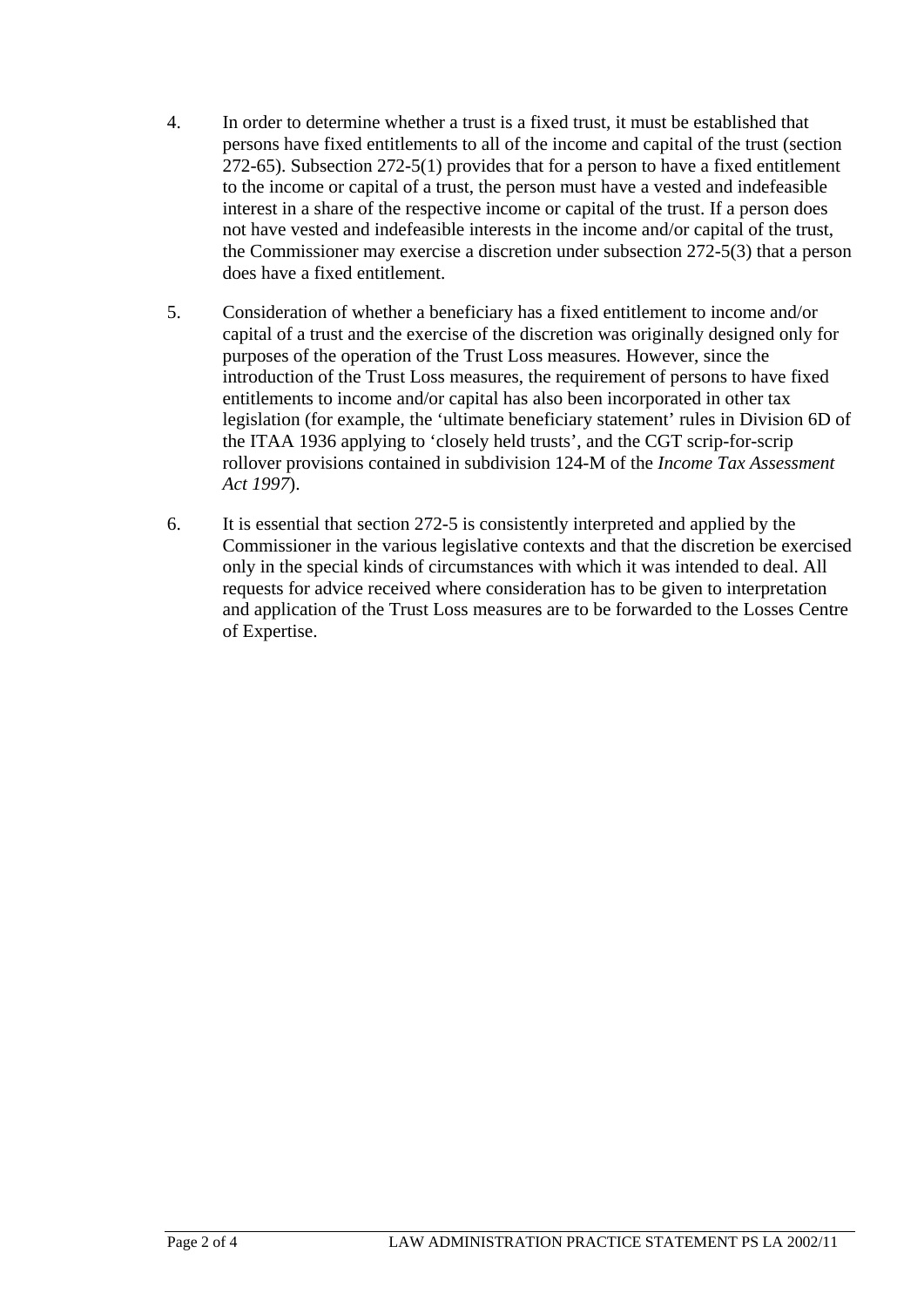# **Amendment history**

| Date of<br>amendment | <b>Part</b>     | <b>Comment</b> |
|----------------------|-----------------|----------------|
| 21 May 2012          | Contact details | Updated.       |
| 6 August 2008        | Contact details | Updated.       |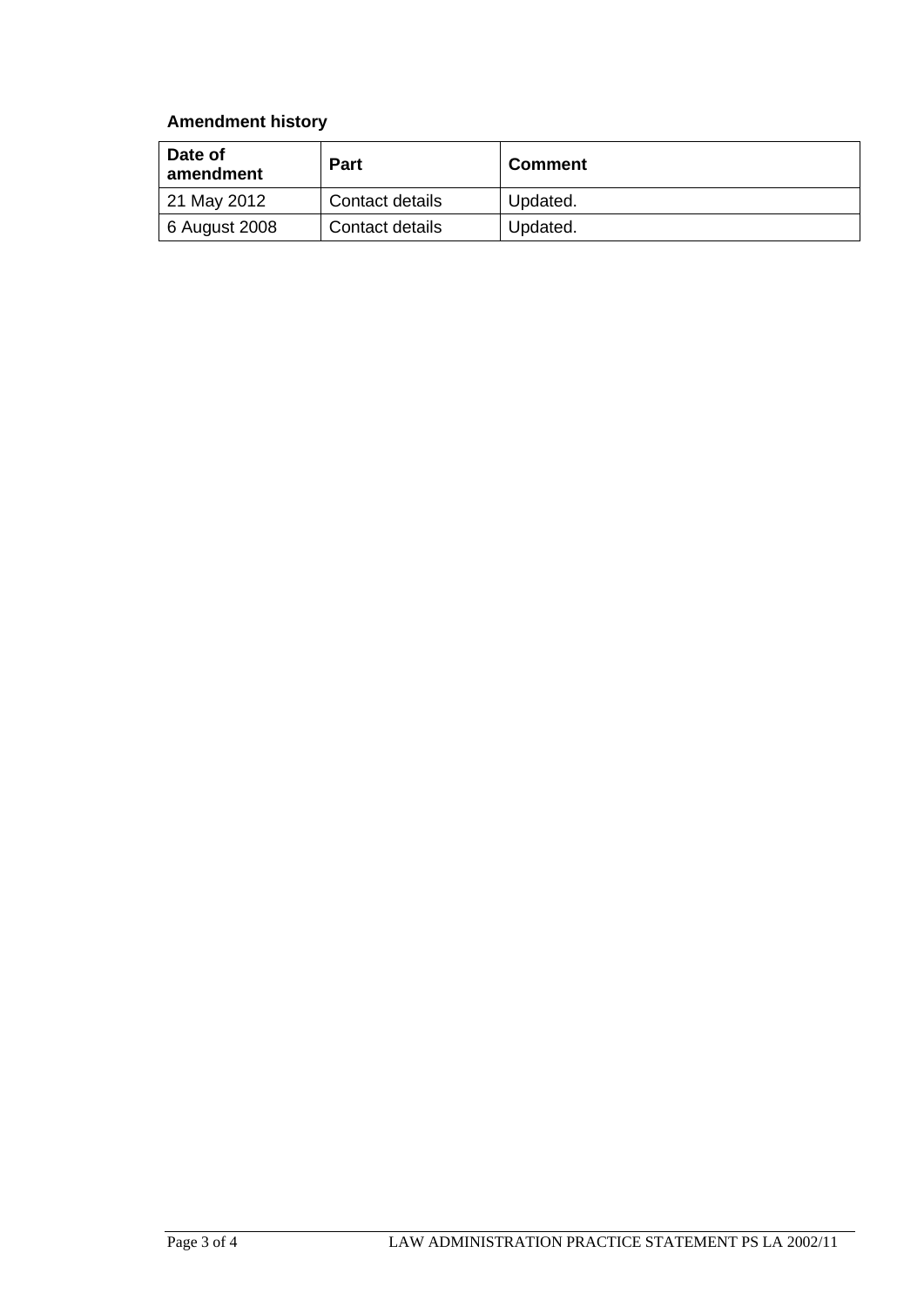| subject references:             | deemed fixed entitlement; fixed entitlement; fixed trust;<br>non-fixed trust; trust losses; vested and indefeasible<br>interest                                                                                                                                                                                                                                                |
|---------------------------------|--------------------------------------------------------------------------------------------------------------------------------------------------------------------------------------------------------------------------------------------------------------------------------------------------------------------------------------------------------------------------------|
| <i>legislative references:</i>  | ITAA 1936 $Sch 2F$<br>ITAA 1936 Sch 2F 272-5<br>ITAA 1936 Sch 2F 272-65<br>ITAA 1936 Sch 2F 272-70<br><b>ITAA 1936 Div 6D</b><br>ITAA 1936 Part IIIAA Div 1A<br>ITAA 1997 Subdiv 104-E<br>ITAA 1997 Subdiv 115-A<br>ITAA 1997 Subdiv 118-G<br>ITAA 1997 Subdiv $124-M$<br>ITAA 1997 Subdiv 165-B<br>ITAA 1997 Subdiv 165-F<br>ITAA 1997 Subdiv 170-D<br>ITAA 1997 Subdiv 328-F |
| file references:                | 2002/006208                                                                                                                                                                                                                                                                                                                                                                    |
| Date issued:<br>Date of effect: | 9 May 2002<br>19 September 2001                                                                                                                                                                                                                                                                                                                                                |